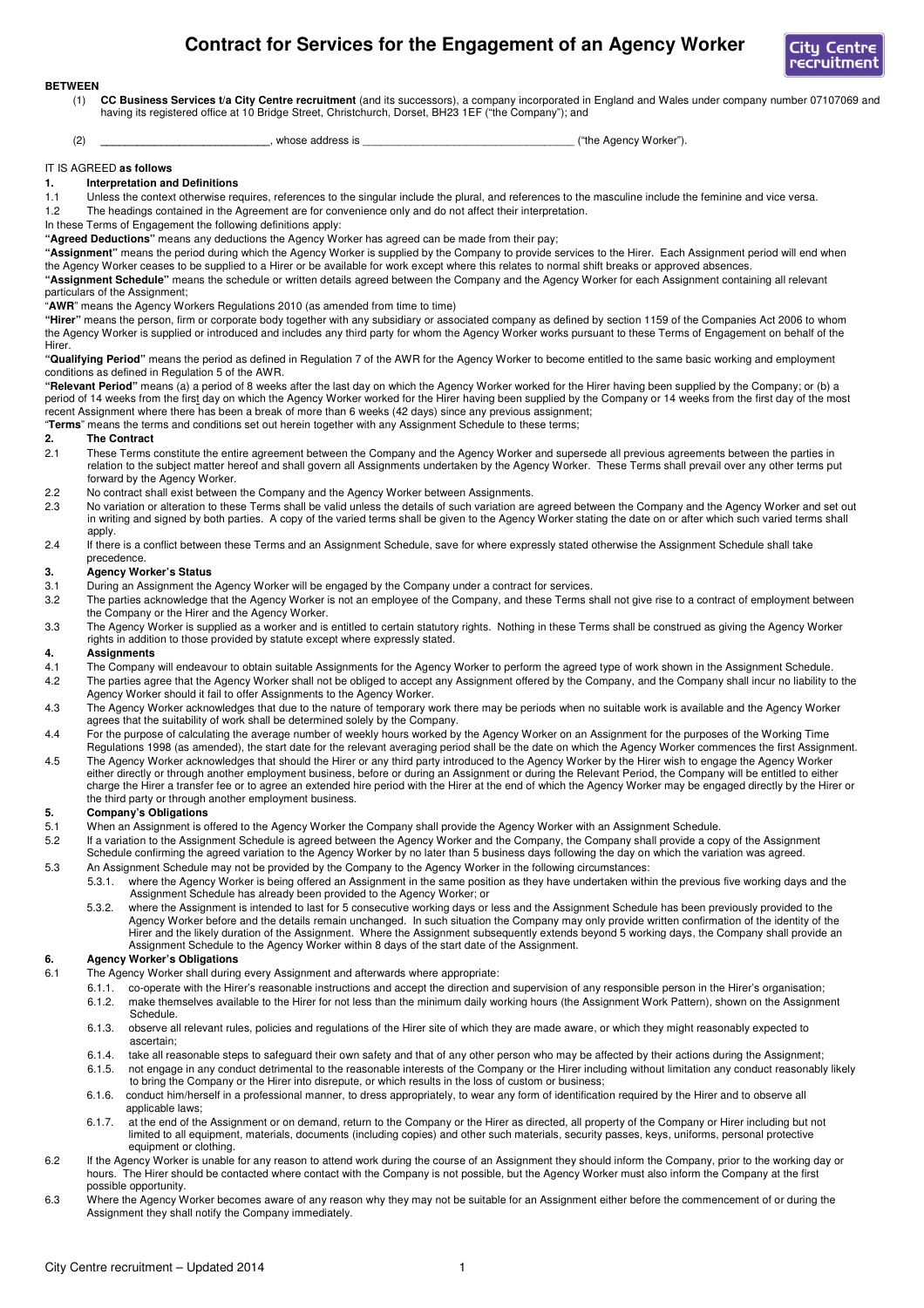# **Contract for Services for the Engagement of an Agency Worker**



- 6.4 By commencing an Assignment, the Agency Worker acknowledges that he/she is not aware of anything which will cause a detriment to his/her interests and/or the interests of the Company and/or the interests of the Hirer by being engaged in such an Assignment. The Agency Worker shall inform the Company immediately if he/she becomes aware of any circumstances which would render such engagement so detrimental. The Agency Worker will notify the Company immediately of any circumstances that might reasonably affect the willingness of a Hirer to accept his/her services.
- 6.5 The Agency Worker warrants that all information given to the Company as to his/her identity, permission to work in the UK, experience, training, qualifications and authorisations which the Hirer considers are necessary, or which are required by law or by any professional body to work in the position which the Hirer seeks to fill is true and complete.
- 6.6 Prior to commencement of any Assignment, the Agency Worker shall inform the Company if s/he is aware that s/he has worked for the Hirer (or for any company which is a parent company of, subsidiary company of, or shares an ultimate parent company with the Hirer) including via another employment business or third party at any time since 1<sup>st</sup> October 2011 up to commencement of the most recent Assignment and if so, details of when and in what role(s), including details of any breaks between periods of work, and the reasons for such breaks.
- 6.7 Where an Agency Worker believes that s/he is entitled to access to collective facilities and amenities or to be informed of any relevant vacant posts with the hirer or, having completed the Qualifying Period for an Assignment, s/he is entitled to but has not received the same basic working and employment conditions (as defined in the AWR) as if s/he were directly recruited by the Hirer, the Agency Worker should discuss this with the Company or otherwise raise this in writing with the Company setting out the premise for the concern.
- 6.8 The Agency Worker acknowledges that any breach of their obligations under this clause may cause the Company to suffer loss and they agree that the Company reserves the right to make a claim for damages to recover such losses from the Agency Worker.

# **7. Timesheets**<br> **7.1** At the end of

- 7.1 At the end of each week of an Assignment, unless instructed otherwise, the Agency Worker shall deliver to the Company a fully and accurately completed
- timesheet indicating the number of hours worked during the preceding week (or such lesser period) and signed by an authorised representative of the Hirer. 7.2 Subject to clause 7.3 the Company shall pay the Agency Worker for all hours worked regardless of whether the Company has received payment from the Hirer for those hours.
- 7.3 Should the Agency Worker fail to submit a properly completed or authorised timesheet the Company shall conduct an investigation regarding the hours claimed by the Agency Worker and the reasons for the Hirer's refusal to sign a timesheet in respect of those hours. The Company shall endeavour to complete the investigation in a timely manner however this may delay any payment due to the Agency Worker.
- 7.4 The Company shall make no payments to the Agency Worker for hours not worked.
- 7.5 For the purposes of the Working Time Regulations 1998 (as amended), the Agency Worker's working time shall only consist of those periods during which they undertake work for the Hirer as part of the Assignment. Subject to any amendments made to the Agency Worker's basic working conditions during the term of this Agreement in compliance with Regulation 5 of the AWR, time spent travelling to the Hirer's premises, lunch breaks and other rest breaks shall not count as part of the Agency Worker's working time for these purposes.

#### **8. Payment**

- 8.1 The Company shall pay to the Agency Worker the rate of pay set out in the relevant Assignment Schedule which will be paid for time worked during an Assignment weekly in arrears. The hourly rate may vary but will be at least equivalent to the appropriate statutory minimum wage in force at the time for the work undertaken.
- 8.2 The parties acknowledge that the Company is required to make certain deductions from the Agency Worker's pay. Pay will be subject to deductions in respect of PAYE pursuant to Sections 44-47 of the Income Tax (Earnings and Pensions) Act 2003 and Class 1 National Insurance Contributions, and any other deductions which the Company may be required by law to make and, any Agreed Deductions, and that the Company is entitled to make deductions from the Agency Worker's pay for any overpayment of wages, holiday pay, non-returned company property and for any monies owed to the Company by the Agency Worker.
- 8.3 The Agency Worker may by virtue of having completed the Qualifying Period for an Assignment be entitled under the AWR to an increase in his/her pay and other emoluments and any such variation will be notified to the Agency Worker in the Assignment Schedule.
- 8.4 The Agency Worker agrees to comply with any requirements of the Company and/or the Hirer relating to the assessment of the Agency Worker's performance for the purpose of determining entitlement to any element of pay including bonuses.
- 8.5 Subject to any statutory entitlement under the relevant legislation referred to in clauses 9 and 10 below and any other statutory entitlement, the Agency Worker is not entitled to receive payment from the Company or the Hirer for time not spent on Assignment, whether in respect of holidays, illness or absence for any other reason unless otherwise agreed.

### **9. Statutory Paid Annual Leave**

- 9.1 Subject to any increased entitlement pursuant to the AWR, the Agency Worker is entitled to paid annual leave for time worked during an Assignment according to the statutory minimum as amended from time to time.
- 9.2 The current statutory entitlement to paid annual leave is 5.6 weeks or, where relevant, as per the appropriate statutory minimum which applies to the role that the Agency Worker is undertaking.
- 9.3 In the event that the Agency Worker is entitled to an increase in paid and/or unpaid annual leave, by virtue of having completed the Qualifying Period any such increase in entitlement will be notified to the Agency Worker in the Assignment Schedule.
- 9.4 The Leave Year is the annual period during which the Agency Worker accrues and may take statutory leave and commences on 1<sup>st</sup> January and runs until the anniversary of that date;
- 9.5 Unless otherwise stated in the relevant Assignment Schedule, paid annual leave accrues in proportion to the annual leave entitlement for the amount of time worked by the Agency Worker on Assignment during the Leave Year. Annual leave does not accrue for any time when the temporary worker is not working on Assignment.
- 9.6 Save where this clause is amended by the relevant Assignment Schedule, in the course of any Assignment during the first Leave Year, the Agency Worker is entitled to request leave at the rate of one-twelfth of the Agency Worker's total holiday entitlement in each month of the leave year.
- 9.7 Unless otherwise stated in the relevant Assignment Schedule, where a Agency Worker wishes to take paid leave during the course of an Assignment they should notify the Company of the dates of their intended absence giving notice of at least twice the length of the period of leave that they wish to take. Where the Agency Worker has given notice of a request to take paid annual leave in accordance with this clause, the Company may give counter-notice to the Agency Worker to postpone or reduce the amount of leave that the Agency Worker wishes to take. In such circumstances the Company will inform the Agency Worker in writing giving at least the same length of notice as the period of leave that it wishes to postpone or reduce it by.
- 9.8 The Company may require the Agency Worker to take paid annual leave at specific times or notify the Agency Worker of periods when paid annual leave cannot be taken.
- 9.9 Unless otherwise stated in the relevant Assignment Schedule, where a Bank or Public Holiday falls during an Assignment and the Agency Worker does not work on that day, then, subject to the worker having accrued entitlement to payment for leave, the Agency Worker may upon giving notice be paid for that day as part of their annual leave entitlement.
- 9.10 Payment for annual leave is calculated in accordance with statutory requirements and by reference to the worker's average remuneration for all hours worked at basic rate over the previous 12 worked weeks.
- 9.11 Unless otherwise stated in the relevant Assignment Schedule, all entitlement to leave must be taken during the course of the Leave Year in which it accrues and none may be carried forward to the next year. The Agency Worker is responsible for ensuring that all paid annual leave is requested and taken within the Leave Year.
- 9.12 Where this contract is terminated by either party, the Agency Worker shall be entitled to a payment in lieu of any untaken leave where the amount of leave taken is less than the amount accrued at the date of termination.

### **10. Statutory Sick Pay**

- 10.1 The Agency Worker may be eligible for Statutory Sick Pay provided that they meet the relevant statutory criteria.
- 10.2 The Agency Worker is required to provide the Company with evidence of incapacity to work which may be by way of a self-certificate for the first 7 days of incapacity and a doctor's certificate thereafter.
- 10.3 For the purposes of the Statutory Sick Pay scheme the qualifying days for entitlement to payment are the days on which the Agency Worker is due to work on an Assignment. Statutory Sick Pay is not payable for the first three qualifying days in a period of incapacity for work.
- 10.4 For the avoidance of doubt where the Agency Worker was not due to work on an Assignment there is no entitlement to Statutory Sick Pay.
- 10.5 In the event that the Agency Worker submits a Statement of Fitness for Work or similar medical evidence, which indicates that the Agency Worker may, subject to certain conditions, be fit to work/return to work, the Company will in its absolute discretion determine whether the Agency Worker will be (a) placed in a new Assignment or (b) permitted to continue in an ongoing Assignment. In making such determination the Company may consult with the Hirer and the Agency Worker as appropriate to assess whether the conditions identified in the Statement or similar documentation can be satisfied for the duration of the Assignment.